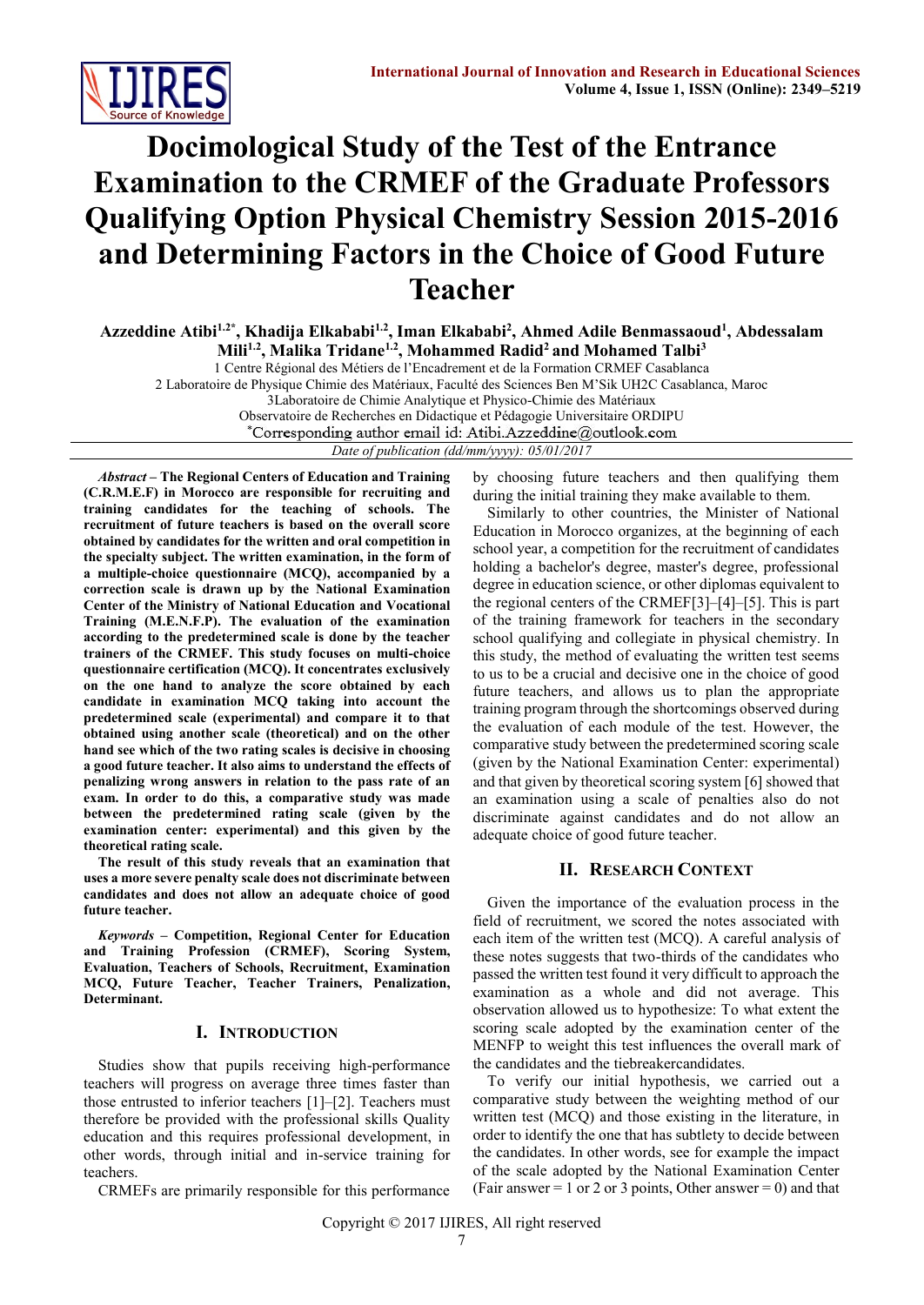

given by Roiron [6] of the candidates. The most appropriate weighting is that which is decisive in the choice of the right future teacher.

# **III. THEORETICAL FRAMEWORK OF THE MULTIPLE CHOICE QUESTIONNAIRE**

A multiple-choice questionnaire (MCQ) is a survey or evaluation tool used in teaching as well as in quantitative surveys in social research and marketing. In teaching, it is an evaluation process in which several answers are proposed for each question. One or more of these replies are correct. The others are wrong answers, also called "distractors". The MCQ allows a teacher to see that a candidate has understood and retained a correct answer and is able to identify errors. Different scales can be used to weight the results of a MCQ[6], Table I.

| Weighting mode                                            | Definition                                                                                                                                                                                                                                               | Advantages                                                                                                                                                          | Disadvantages                                                                            |
|-----------------------------------------------------------|----------------------------------------------------------------------------------------------------------------------------------------------------------------------------------------------------------------------------------------------------------|---------------------------------------------------------------------------------------------------------------------------------------------------------------------|------------------------------------------------------------------------------------------|
| Strict compliance                                         | Right answer $= 1$ point<br>Other answer $= 0$ point                                                                                                                                                                                                     | Ease of use                                                                                                                                                         | Lack of subtlety to<br>decide between<br>candidates                                      |
| Strict compliance<br>with penalty                         | Right answer $= 1$ point<br>Other answer $= -1$ point                                                                                                                                                                                                    | The candidate who does not<br>answer is still penalized                                                                                                             | The note can easily be<br>negative                                                       |
| Relative<br>compliance                                    | $Result = Number of correct answers$<br>candidate / Nb total correct answers *<br>point to the issue $+$ Nb errors candidate<br>/ Nb total errors * point penalty                                                                                        | If the points per question are<br>equal to the penalty points,<br>the scale is balanced                                                                             | It is impossible to have<br>any true answer or<br>false answer for this<br>scale         |
| Relative<br>compliance with<br>coefficient on<br>response | Results = $\Sigma$ correct answers<br>coefficients of the candidate / $\Sigma$<br>coefficients of total correct answers *<br>point to the issue + $\Sigma$ coefficients<br>errors candidate / $\Sigma$ of error<br>coefficients of total* penalty points | Allows to give more or less<br>importance to a proposal of<br>answer: a serious error or a<br>fundamental answer will<br>have a strong coefficient and<br>inversely |                                                                                          |
| Scale according<br>concordance<br>answers                 | Nb of pts if 0 error > nb of pts if 1<br>error> nb of pts if 2 errors> nb of pts if<br>3 errors> nb of pts (if nb of errors> nb<br>of parametrized errors) (3 maximum)                                                                                   | The candidate who makes<br>more mistakes is more<br>penalized than the one who<br>does less.                                                                        | Errors are quantified,<br>we are not concerned<br>here with the content of<br>the errors |
| Answer scale                                              | Each response proposal is treated<br>independently of the others in the same<br>question: just checked $= 1$ , unchecked<br>$= 0$ ; Error checked $= -1$                                                                                                 | The questionnaire is treated<br>as a unit                                                                                                                           | All questions must<br>have the same<br>importance                                        |

|  |  |  |  | Table I: Different scales allowing the weighting the results of a MCQ |  |
|--|--|--|--|-----------------------------------------------------------------------|--|

## *Characteristics of a MCQ :*

- $\triangleright$  Disadvantages of a MCQ:
- The candidate can respond at random when he/she does not know and thus distort the analysis of the results. Some systems counter this by penalizing the error more than the lack of response (no choice);
- The answer is not given by the candidate, but provided in the question;
- The MCQ does not evaluate a candidate's ability to write or express themselves
- $\triangleright$  Advantages of a MCQ: when the questions are well designed, a MCQ can help:
- Measuring an applicant's knowledge objectively;
- Isolatea criterion of knowledge avoiding the hazards of a written answer;
- Assess a wide variety of skills: knowledge, understanding, analysis, synthesis, evaluation;
- Detect difficulties and serve as a basis for work through the statistics of results to return to what has not been understood in progress;
- Automate the correction and thus evaluate large
- quantities of candidates in a very short time [7];
- Identify levels of difficulty using distractors;
- Be enriched in each test by analyzing the answers.

### **IV. RESEARCH METHODOLOGY:**

The sample used: The number of candidates registered for the CRMEF entry competition is 1286. The candidates selected to take the written test are ninety.

Copies of the written test of physics - chemistry session 2015 - 2016 are corrected by a jury composed of teacher trainers of the department of physics - chemistry, with a previously determined (predetermined) scale by the examination center of the MENFP.

The study sample consists of 30 corrected randomly selected copies of the 90 corrected copies of the selected candidates who passed the written test.

The analysis of these copies (Table 2, 3) allowed us, by means of coefficient relative to each item, to find the overall score of each candidate according to the two scales of experimental and theoretical notation, to calculate the frequency of the answers fair and the proportion of fair

Copyright © 2017 IJIRES, All right reserved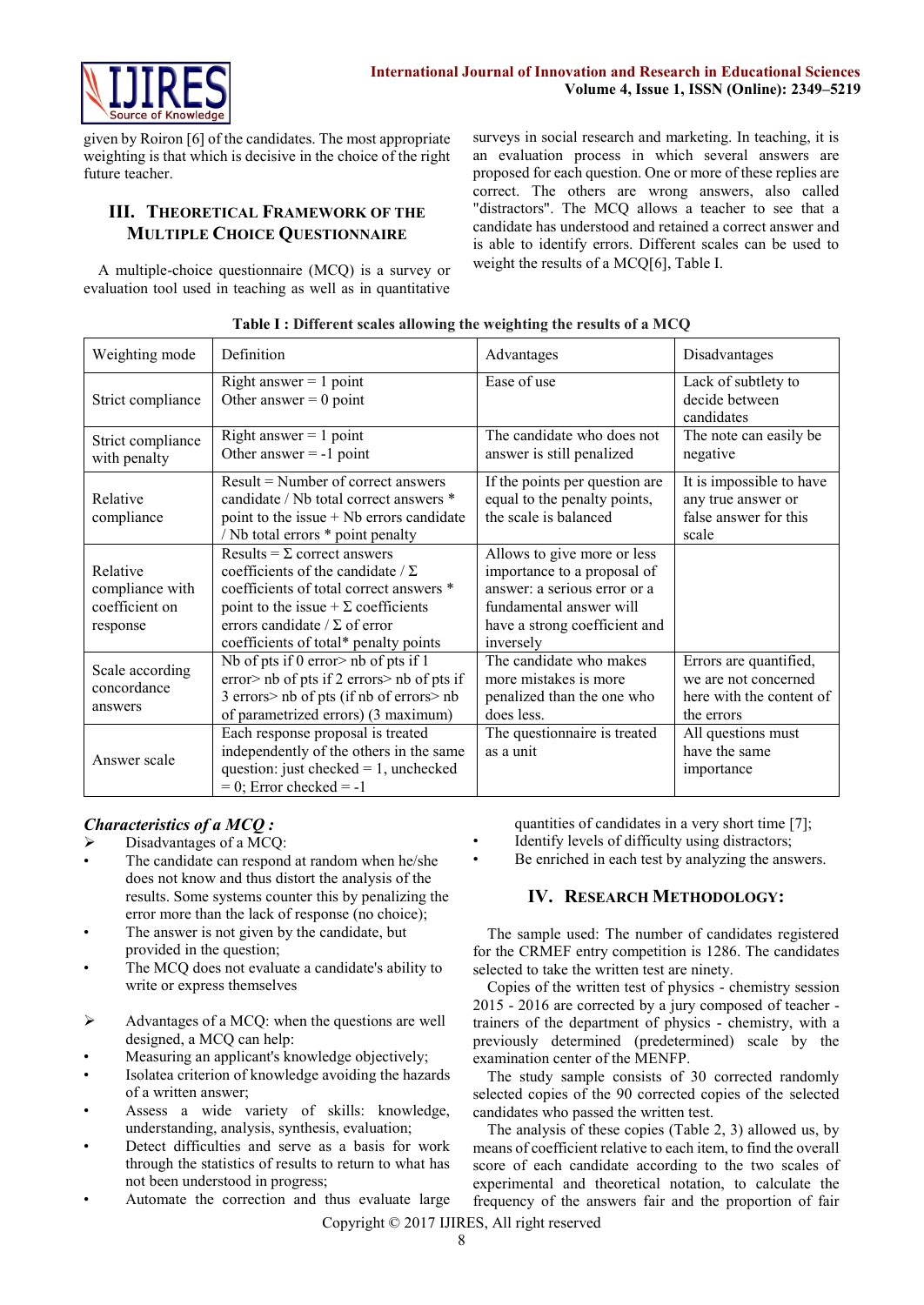

answers (PQR).

The number of candidates who joined the CRMEF (who passed the written and oral exam) is thirty.

# **Table 2: Level of cadidates by physical theme**

| <b>THEME</b>         | Item              | Coeff<br>/Item          | <b>ERJ</b> | <b>ERF</b> | <b>ERN</b>       | FRJ<br>$(\%)$ | P    | PQR<br>$(\%)$    |  |
|----------------------|-------------------|-------------------------|------------|------------|------------------|---------------|------|------------------|--|
|                      | $Q_1$             | 2                       | 18         | 9          | 3                | 60            | 0.6  |                  |  |
|                      | $\mathbf{Q}_2$    | 2                       | 11         | 16         | 3                | 37            | 0.37 |                  |  |
|                      | $Q_3$             | 3                       | 3          | 24         | 3                | 10            | 0.1  |                  |  |
|                      | Q <sub>4</sub>    | $\overline{c}$          | 1          | 28         | 1                | 3             | 0.03 |                  |  |
| <b>MECHANIC</b>      | $Q_5$             | 1                       | 7          | 23         | $\theta$         | 23            | 0.23 |                  |  |
|                      | $Q_6$             | 2                       | 6          | 24         | $\boldsymbol{0}$ | 20            | 0.2  | 20               |  |
|                      | $Q_7$             | $\overline{\mathbf{c}}$ | 7          | 21         | 2                | 23            | 0.23 |                  |  |
|                      | $\mathrm{Q}_8$    | 2                       | 16         | 11         | 3                | 53            | 0.53 |                  |  |
|                      | Q9                | 2                       | 12         | 15         | 3                | 40            | 0.4  |                  |  |
|                      | $Q_{10}$          | $\overline{c}$          | 12         | 14         | $\overline{4}$   | 40            | 0.4  |                  |  |
| <b>ELECTRONIC</b>    | $Q_{11}$          | 2                       | 20         | 10         | $\boldsymbol{0}$ | 67            | 0.67 | 50               |  |
|                      | $Q_{12}$          | 3                       | 11         | 16         | 3                | 37            | 0.37 |                  |  |
|                      | $Q_{13}$          | 2                       | 13         | 15         | 1                | 43            | 0.43 |                  |  |
|                      | $Q_{14}$          | 2                       | 16         | 13         | 1                | 53            | 0.53 |                  |  |
| <b>MAGNETISM</b>     | $Q_{15}$          | 2                       | 13         | 16         | 1                | 43            | 0.43 | 20               |  |
|                      | $Q_{16}$          | $\overline{c}$          | 9          | 18         | 3                | 30            | 0.3  |                  |  |
|                      | $Q_{17}$          | 2                       | 4          | 22         | $\overline{4}$   | 13            | 0.13 |                  |  |
|                      | $Q_{18}$          | 2                       | 17         | 12         | 1                | 57            | 0.57 |                  |  |
|                      | $Q_{19}$          | 2                       | 9          | 19         | $\overline{2}$   | 30            | 0.3  |                  |  |
| <b>ELECTROSTATIC</b> | $Q_{20}$          | 2                       | 10         | 19         | 1                | 33            | 0.33 | 10               |  |
|                      | $Q_{21}$          | 2                       | 2          | 25         | 3                | 7             | 0.07 |                  |  |
|                      | $Q_{22}$          | 2                       | 5          | 19         | 6                | 17            | 0.17 |                  |  |
|                      | $Q_{23}$          | 2                       | 15         | 15         | $\boldsymbol{0}$ | 50            | 0.5  |                  |  |
|                      | $\mathrm{Q}_{24}$ | 2                       | 9          | 14         | 7                | 30            | 0.3  |                  |  |
| OPTIC                | $Q_{25}$          | 1                       | 10         | 10         | 10               | 33            | 0.33 | 17               |  |
|                      | $\mathrm{Q}_{26}$ | 2                       | 11         | 11         | 8                | 37            | 0.37 |                  |  |
|                      | $Q_{27}$          | 2                       | 3          | 26         | 1                | 10            | 0.1  |                  |  |
|                      | $Q_{28}$          | 2                       | 9          | 17         | 4                | 30            | 0.3  |                  |  |
|                      | $Q_{29}$          | 2                       | 7          | 22         | 1                | 23            | 0.23 |                  |  |
| WAVES                | $Q_{30}$          | 1                       | 7          | 21         | $\overline{2}$   | 23            | 0.23 | $\boldsymbol{0}$ |  |
|                      | $Q_{31}$          | 1                       | 13         | 16         | 1                | 43            | 0.43 |                  |  |

# **Table 3: Level of candidates by chemistry theme**

| <b>THEMES</b>                                       | Item            | Coeff<br>$/$ Item | ERJ            | <b>ERF</b>     | <b>ERN</b>              | <b>FRJ</b><br>$(\%)$ | p    | PQR<br>$(\%)$    |  |
|-----------------------------------------------------|-----------------|-------------------|----------------|----------------|-------------------------|----------------------|------|------------------|--|
|                                                     | $Q_{32}$        | $\overline{c}$    | 27             | $\overline{2}$ | 1                       | 90                   | 0.9  |                  |  |
|                                                     | Q <sub>33</sub> | $\mathbf{1}$      | 19             | 10             | 1                       | 63                   | 0.63 |                  |  |
| <b>STRUCTURE</b>                                    | $Q_{34}$        | $\,1$             | $\tau$         | 21             | $\overline{c}$          | 23                   | 0.23 |                  |  |
| OF<br><b>MATTER</b>                                 | $Q_{35}$        | $\mathbf{1}$      | 25             | $\overline{4}$ | $\mathbf{1}$            | 83                   | 0.83 | 83,33            |  |
|                                                     | $Q_{36}$        | $\overline{c}$    | 26             | $\overline{c}$ | $\overline{c}$          | 87                   | 0.87 |                  |  |
|                                                     | $Q_{37}$        | 1                 | 18             | 11             | 1                       | 60                   | 0.6  |                  |  |
|                                                     | $Q_{38}$        | $\overline{c}$    | 9              | 21             | 0                       | 30                   | 0.3  |                  |  |
|                                                     | $Q_{39}$        | 2                 | 16             | 11             | 3                       | 53                   | 0.53 |                  |  |
| <b>CHEMICAL</b><br><b>THERMO</b><br><b>DYNAMICS</b> | $Q_{40}$        | $\overline{c}$    | 9              | 20             | $\mathbf{1}$            | 30                   | 0.3  | 20               |  |
|                                                     | $Q_{41}$        | $\overline{c}$    | 13             | 15             | $\overline{c}$          | 43                   | 0.43 |                  |  |
|                                                     | $Q_{42}$        | $\overline{c}$    | 13             | 16             | $\mathbf{1}$            | 43                   | 0.43 |                  |  |
|                                                     | $Q_{43}$        | 1                 | 23             | 6              | $\mathbf{1}$            | 77                   | 0.77 |                  |  |
|                                                     | $Q_{44}$        | 3                 | 9              | 15             | 6                       | 30                   | 0.3  |                  |  |
| <b>REACTIONS</b>                                    | $Q_{45}$        | 3                 | $\overline{4}$ | 22             | $\overline{4}$          | 13                   | 0.13 | 50               |  |
| IN AQUEOUS<br><b>SOLUTION</b>                       | $Q_{46}$        | $\sqrt{2}$        | 15             | 14             | 1                       | 50                   | 0.5  |                  |  |
|                                                     | $Q_{47}$        | $\overline{c}$    | 14             | 10             | 6                       | 47                   | 0.47 |                  |  |
|                                                     | $Q_{48}$        | $\,1$             | 15             | 12             | 3                       | 50                   | 0.5  |                  |  |
|                                                     | Q49             | $\mathbf{1}$      | 8              | 20             | $\overline{c}$          | 27                   | 0.27 |                  |  |
|                                                     | $Q_{50}$        | $\mathbf{1}$      | $\mathbf{1}$   | $27\,$         | $\overline{\mathbf{c}}$ | 3                    | 0.3  |                  |  |
| CHEMICAL<br><b>KINETICS</b>                         | $Q_{51}$        | 1                 | 10             | 17             | 3                       | 33                   | 0.33 | $\boldsymbol{0}$ |  |
|                                                     | $Q_{52}$        | 2                 | 2              | 21             | 7                       | 7                    | 0.07 |                  |  |
|                                                     | $Q_{53}$        | 1                 | 7              | 18             | 5                       | 23                   | 0.23 |                  |  |
|                                                     | $Q_{54}$        | 1                 | 14             | 14             | 2                       | 47                   | 0.47 |                  |  |
| ORGANIC                                             | Q55             | $\mathbf{1}$      | 16             | 11             | 3                       | 53                   | 0.53 |                  |  |
| CHEMISTRY                                           | $Q_{56}$        | 1                 | 20             | 8              | $\overline{c}$          | 67                   | 0.67 | 50               |  |
|                                                     | $Q_{57}$        | 1                 | 9              | 19             | 2                       | 30                   | 0.3  |                  |  |

| <b>POR</b> | Proportion of successful questions |
|------------|------------------------------------|
| ERJ        | Effective right answers            |

ERF Effect of false answers

ERN Number of unanswered questions

FRJ Frequency of correct answers P Index of difficulty Coeff/Item Coefficient per Item